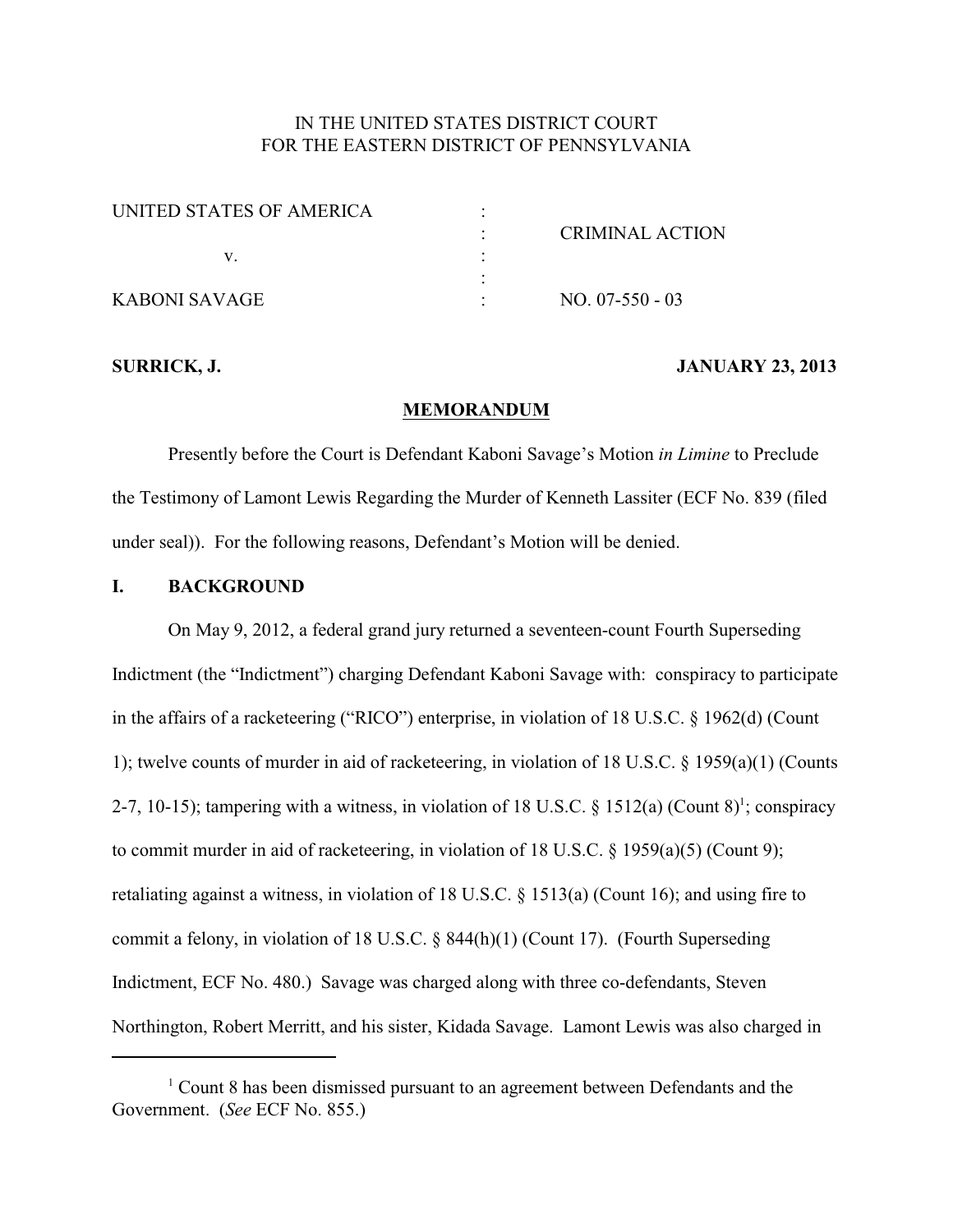the First Superseding Indictment. The charges against Lewis were disposed of by guilty plea on April 21, 2011. On March 14, 2011, the Government filed a notice of intent to seek the death penalty against Savage, Merritt and Northington. (ECF Nos. 196, 197, 198.) The Government does not seek the death penalty against Kidada.

The charges against Defendant relate to a long-standing RICO conspiracy involving drug trafficking, murder, and witness intimidation. The Government alleges that all four Defendants were members of a regional criminal organization, which was based in North Philadelphia and was known as the Kaboni Savage Organization ("KSO"). From late 1997 through April 2010, members of the KSO conspired and agreed to distribute large quantities of controlled substances, to commit murder and arson, and to tamper with, and retaliate against, witnesses who had testified, or were about to testify, against the racketeering enterprise or its members. It is alleged that the KSO was committed to protecting and expanding its power, territory, and profits by tampering with and retaliating against Government witnesses and their families through the use of threats, intimidation, violence, and murder.

The Indictment alleges that on March 19, 1998, Defendant shot and killed Kenneth Lassiter at the corner of 8th and Butler Streets in Philadelphia, Pennsylvania "for the purpose of maintaining and increasing position in an enterprise engaged in racketeering activity." (Fourth Superseding Indictment 38-39.) Defendant and Lassiter did not know each other at the time of the incident. (*See* ECF No. 796 at 2.) It is alleged that the two men got into a dispute over a minor traffic accident, after which Defendant pulled out a handgun and shot Lassiter one time in the chest. (*Id*. at 4-5.) The murder occurred on the drug turf of one of Savage's rivals, Tybius Flowers. (*See* ECF No. 796 at 2.) Flowers witnessed the murder. (*Id*. at 4.) The Indictment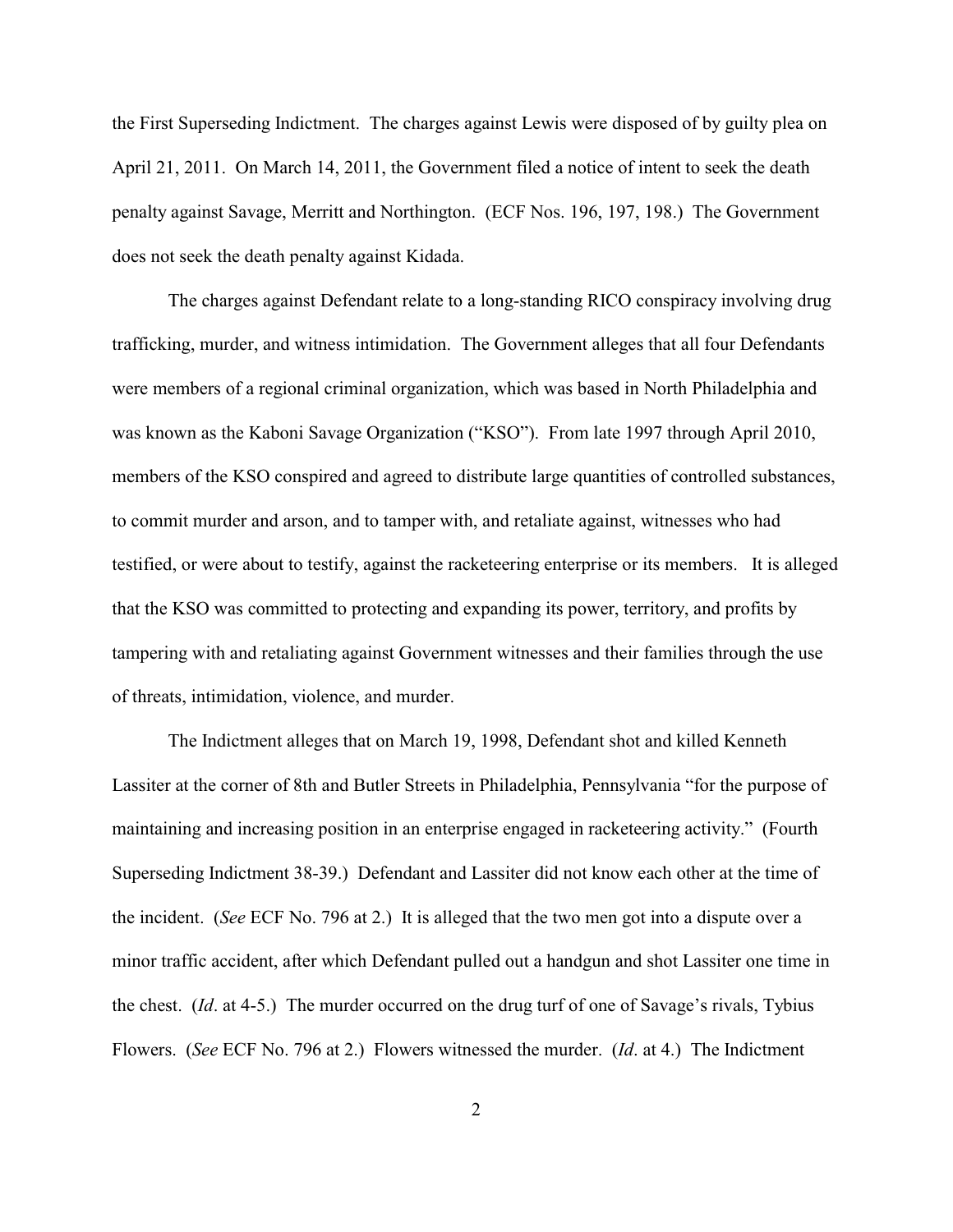alleges that, on March 1, 2004, Savage and Northington murdered Flowers in order to prevent him from testifying against Defendant in the state murder trial of Kenneth Lassiter. (Fourth Superseding Indictment 18, 44.)

On December 17, 2012, Savage filed the instant Motion to Preclude the Testimony of Lamont Lewis Regarding the Murder of Kenneth Lassiter. (Def.'s Mot., ECF No. 839 (filed under seal).) On January 15, 2013, the Government filed a Response. (Gov't's Resp., ECF No. 909 (filed under seal).) Trial of Defendants is scheduled for February 4, 2013.

#### **II. DISCUSSION**

Defendant seeks to preclude Government witness Lamont Lewis from testifying at trial about Defendant's motive for killing Kenneth Lassiter. If permitted, Lamont Lewis will testify that Defendant murdered Lassiter at the corner of 8th and Butler streets to send a message to Tybius Flowers, a drug rival, who controlled the business at that corner. Defendant contends that this motive is critical to the Government's burden in establishing that the murder was committed by Defendant as part of "pattern of racketeering activity" because if the murder was instead simply the result of a "fender bender" that escalated into violence, the elements of the crime are not met.<sup>2</sup> Defendant asserts that the Government's only evidence possibly supporting the theory that the murder was accomplished "for the purpose of maintaining and increasing [a] position in an enterprise engaged in racketeering activity," is the lay opinion testimony of Lamont Lewis, which is inadmissible. (Def.'s Mot. 1 (quoting Indictment 38).) Defendant anticipates that

 $2$  Count 2 charges Savage with murder in aid of racketeering, in violation of 18 U.S.C. § 1959(a)(1) and (2) for the murder of Kenneth Lassiter. Murder in aid of racketeering occurs when a defendant, "for the purpose of gaining entrance to or maintaining or increasing position in an enterprise engaged in racketeering activity, murders . . . any individual in violation of the laws of any State or the United States, or attempts or conspires to do so." 18 U.S.C. § 1959(a)(1).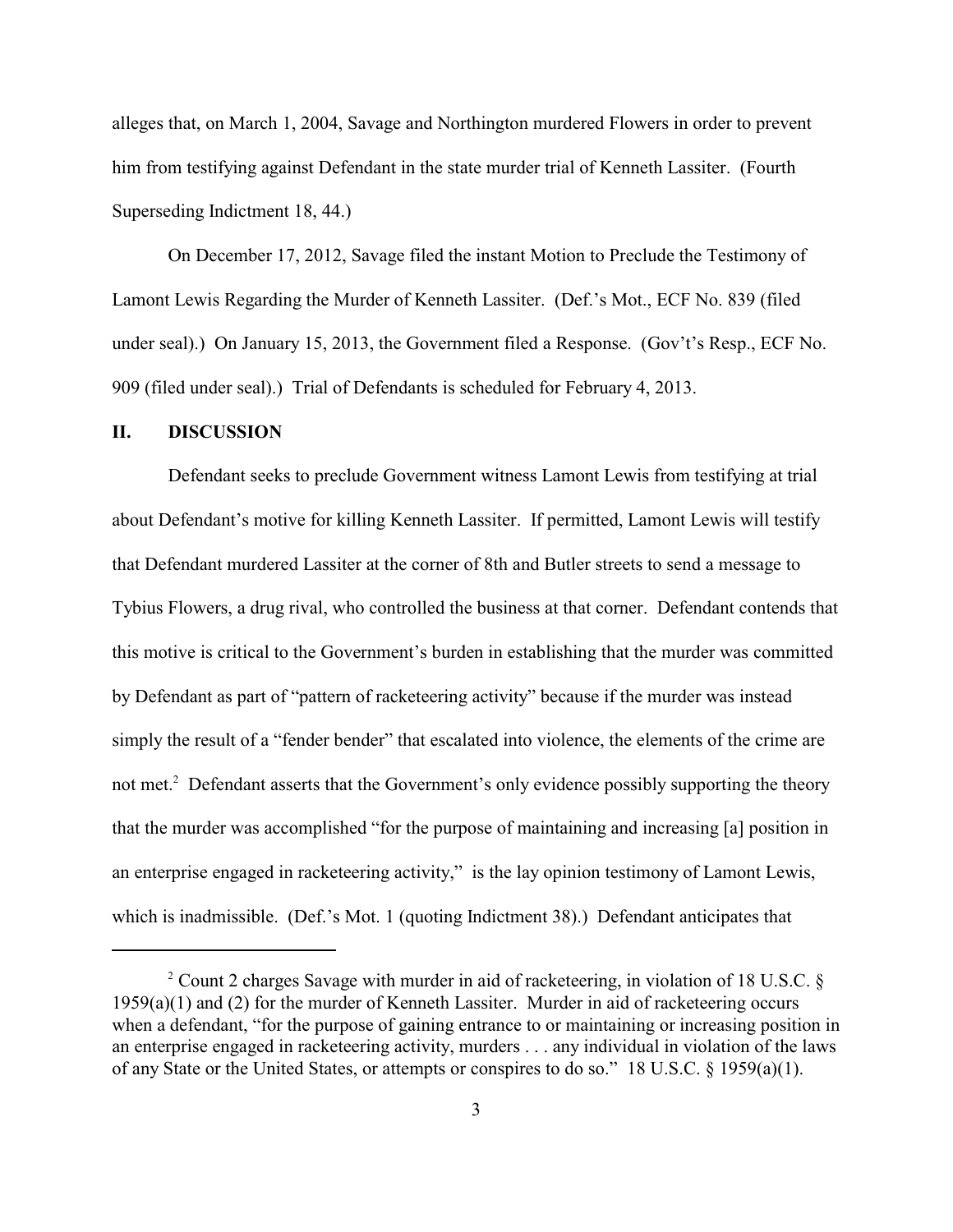Lamont Lewis, if permitted, will offer testimony at trial consistent with the opinion he gave to the FBI during a March 30, 2009 interview. (*Id*. at 2.) Lewis's opinion and interview by the FBI were memorialized in an FBI 302 Report, which states:

LEWIS stated that Savage committed the shooting to send a message to "Tibby" (TYBIUS FLOWERS). LEWIS stated that had this incident happened somewhere else in the city of Philadelphia and not at  $8<sup>th</sup>$  and Butler, (TYBIUS FLOWERS' drug corner) then LEWIS knows that SAVAGE would not have shot the guy (LASSITER). LEWIS stated that based upon his experience in dealing drugs, people do not normally commit or have other people commit a murder or a shooting on their own drug corner because it will attract police attention and hurt drug sales. LEWIS stated that people will only commit or have others commit murders or shootings on their own drug block if the person they shoot is moving in on their drug territory. LEWIS stated that under these circumstances the shooting is done to protect their drug territory and/or send a message. LEWIS stated that SAVAGE committing the murder at "Tibby's" drug corner would have caused problems for "Tibby" because he would not have been able to distribute cocaine during the police investigation.

(FBI 302 Report, Def.'s Mot. Ex. 2.) Defendant argues that Lamont Lewis's opinion as to

Savage's motivation for killing Kenneth Lassiter at the corner of 8th and Butler Streets is

inadmissible evidence because it (1) is not based on Lamont Lewis's personal knowledge, in

violation of Rule 602 of the Federal Rules of Evidence, and (2) constitutes inadmissible lay

opinion testimony in violation of Rule 701 of the Federal Rules of Evidence. (Def.'s Mot. 2-4.)

The Government contends that Defendant's motivation for killing Lassiter proves that the murder was committed in aid of racketeering, and that Lamont Lewis's testimony to this effect is admissible. On May 18, 2011, Lamont Lewis testified before the grand jury that Defendant told him the reasons he shot Lassiter. The Government offers the following excerpt from that testimony:

- Q. Did he say whether he killed the person because it was a parking dispute or whether it was to send a message to Tibby Flowers?
- A. To send a message to Tybius.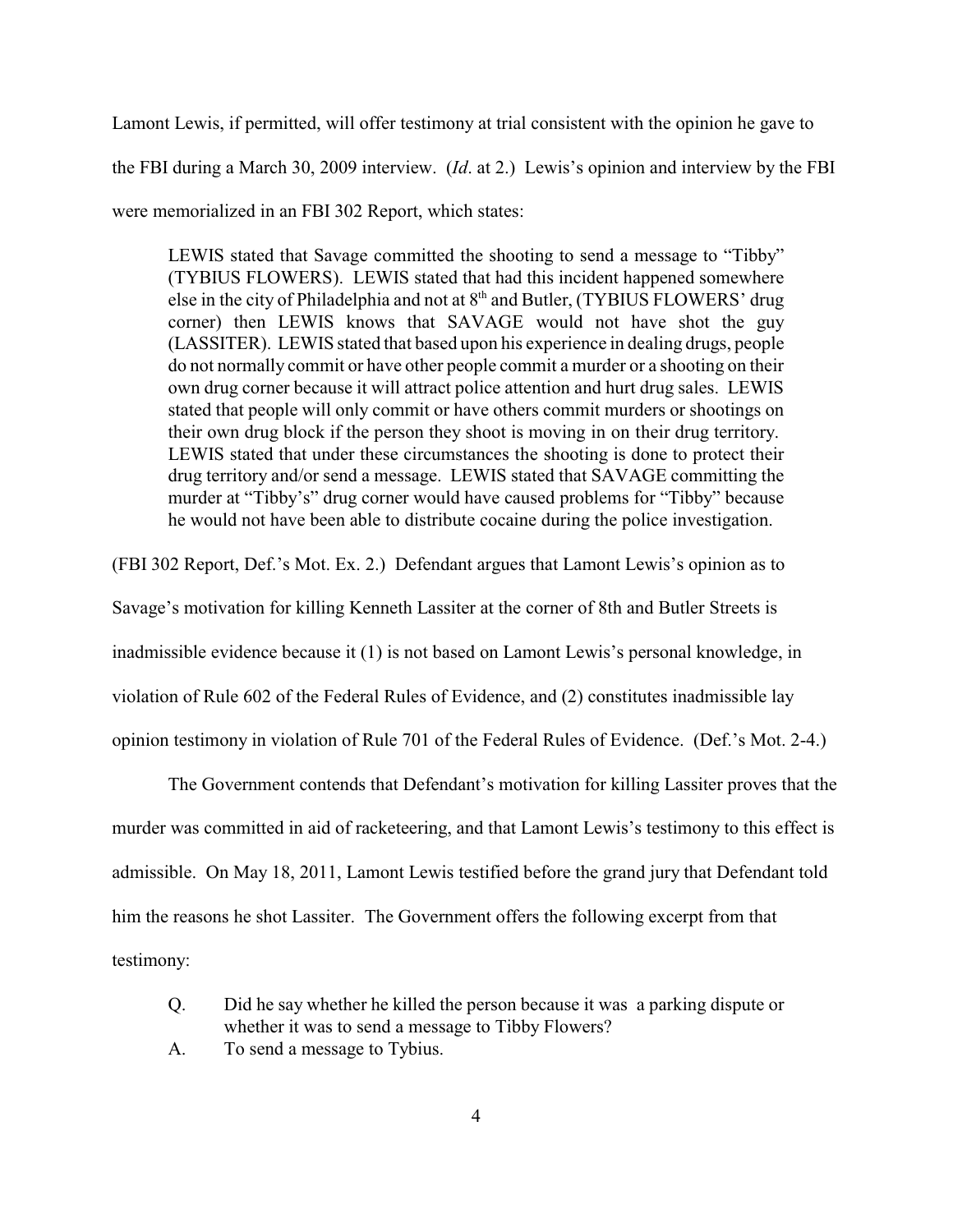Q. So, basically, Kaboni Savage admitted that the reason – the real reason or the main reason that he killed the person wasn't because he was mad over a fender bender but because Tibby was – it was to show up Tibby Flowers? A. Correct.

(Gov't's Resp. 3-4 (quoting May 18, 2011 Grand Jury Testimony 34).) The Government contends that as a result of Defendant's statement to Lamont Lewis, Lewis's testimony at trial would be based on sufficient personal knowledge and admissible under Rules 602 and 701.

Rule 602 provides that "[a] witness may testify to a matter only if evidence is introduced to support a finding that the witness has personal knowledge of the matter." Fed. R. Evid. 602. The Court has discretion in determining whether a witness has sufficient personal knowledge under Rule 602. *United States v. Lake*, 150 F.3d 269, 273 (3d Cir. 1998). "Although first-hand observation is obviously the most common form of personal knowledge, that is not the only basis for it." *United States v. Christie*, 624 F.3d 558, 568 (3d Cir. 2010) (internal quotation marks omitted); *see also Sheek v. Asia Badger, Inc.*, 235 F.3d 687, 695 (1st Cir. 2000) ("Such [personal] knowledge can include inferences and opinions, so long as they are grounded in personal observations and experience.") (internal quotation marks omitted).

Defendant's argument that Lamont Lewis's testimony should be precluded because Lewis lacks sufficient personal knowledge about the Lassiter murder is meritless. Defendant has failed to mention Lewis's grand jury testimony, which the Government advises was provided to defense counsel as Jencks discovery material. (Gov't's Resp. 3.) As reflected in Lewis's testimony before the grand jury, Defendant told Lewis why Lassiter was killed. Savage's statement to Lewis would constitute non-hearsay as a party admission or a coconspirator admission. *See* Fed. R. Evidence 801(d)(2)(A) (stating that a statement offered against an opposing party and "made by the party in an individual or representative capacity" is not hearsay); Fed. R. Evid.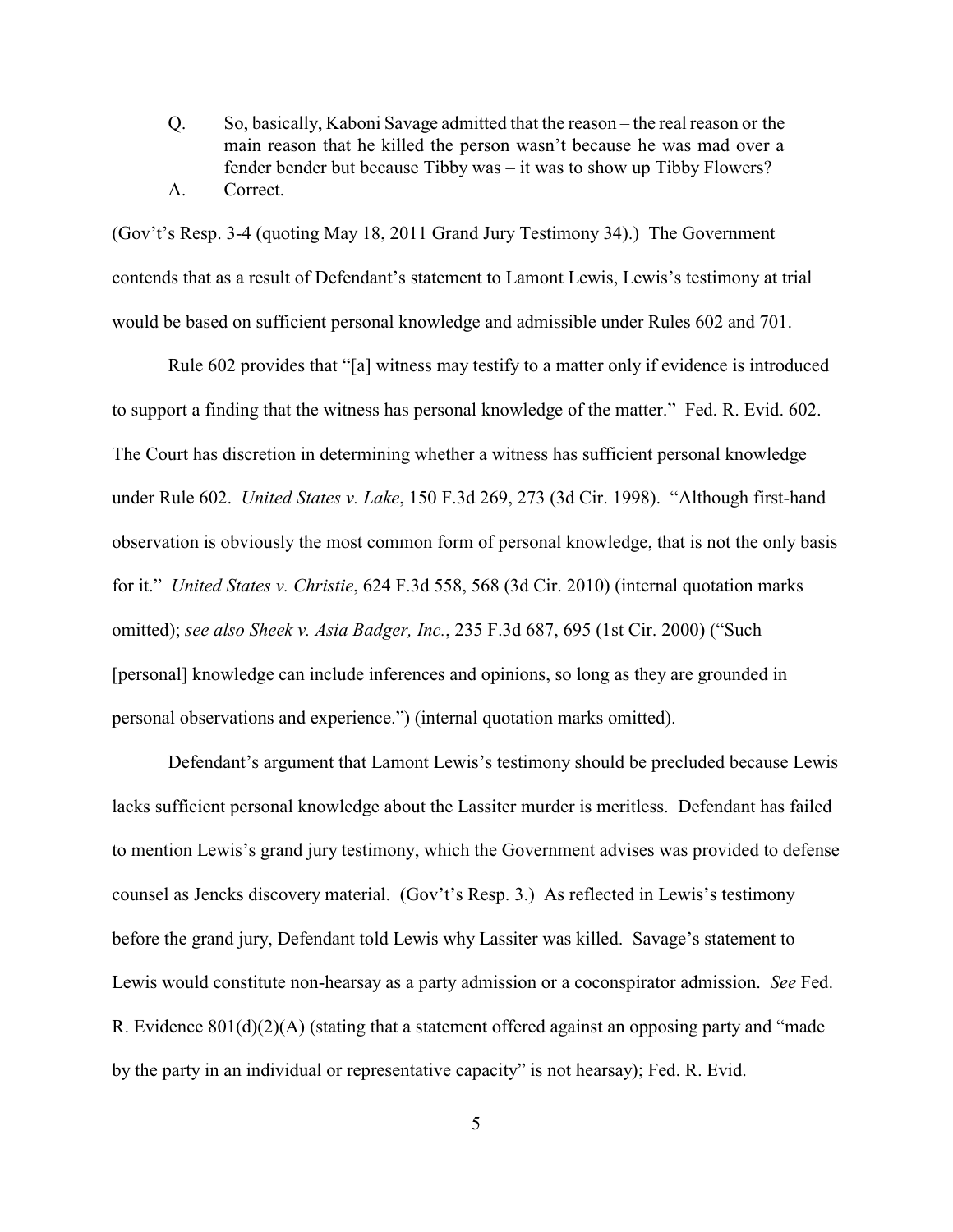$801(d)(2)(E)$  (stating that a statement "made by the party's coconspirator during and in furtherance of the conspiracy" is not hearsay); *see also United States v. Hutchins*, 818 F.2d 322, 327 (5th Cir. 1987) (noting that the defendant's statement was admissible as an admission under Rule 801(d)(2)(A) when offered by the Government against the defendant). Statements that constitute party admissions or coconspirator statements are not subject to the personal knowledge requirement of Rule 602. *See Blackburn v. UPS, Inc.*, 179 F.3d 81, 96 (3d Cir. 1999) ("Admissions by a party-opponent need not be based on personal knowledge to be admitted under Rule 801(d)(2)."); *United States v. Saccoccia*, 58 F.3d 754, 782 (1st Cir. 1995) (noting that statements made by coconspirators are admissible without a showing of personal knowledge); *United States v. Ammar*, 714 F.2d 238, 254 (3d Cir. 1983) (noting that the Advisory Committee Notes to Rule 602 make clear that the personal knowledge foundation requirement was not intended to apply to "admissions (including coconspirator statements) admissible under Rule  $801(d)(2)$ "). Accordingly, Rule 602 does not preclude Lamont Lewis from testifying about Defendant's statement to him that Defendant killed Lassiter "to send a message to Tybius

Flowers." Defendant's Motion will therefore be denied.<sup>3</sup>

 $3$  The Government mentions in a footnote, without providing much in the way of explanation or discussion, that Lewis's testimony is also admissible under Rule 701. (Gov't's Resp. 4 n.3.) That rule permits a lay witness to offer an opinion that is (a) "rationally based on the witness's perception," (b) helpful to the jury in determining a fact in issue, and (3) "not based on scientific, technical, or other specialized knowledge." Fed. R. Evid. 701. The requirement that the witness' opinion be rationally based on his or her perception "requires that the witness have firsthand knowledge of the factual predicates that form the basis for the opinion." *Gov't of Virgin Is. v. Knight*, 989 F.2d 619, 629 (3d Cir. 1993). However, lay opinion testimony can also be admissible "when the opinion is a conclusion drawn from a series observations over time." 4 Jack B. Weinstein & Margaret A. Berger, Weinstein's Federal Evidence, § 701.03 (Joseph M. McLaughlin, ed., Matthew Bender 2d ed. 2012).

The Court is not in a position to determine at this juncture whether any proposed testimony by Lewis is admissible under Rule 701. To the extent that the Government seeks to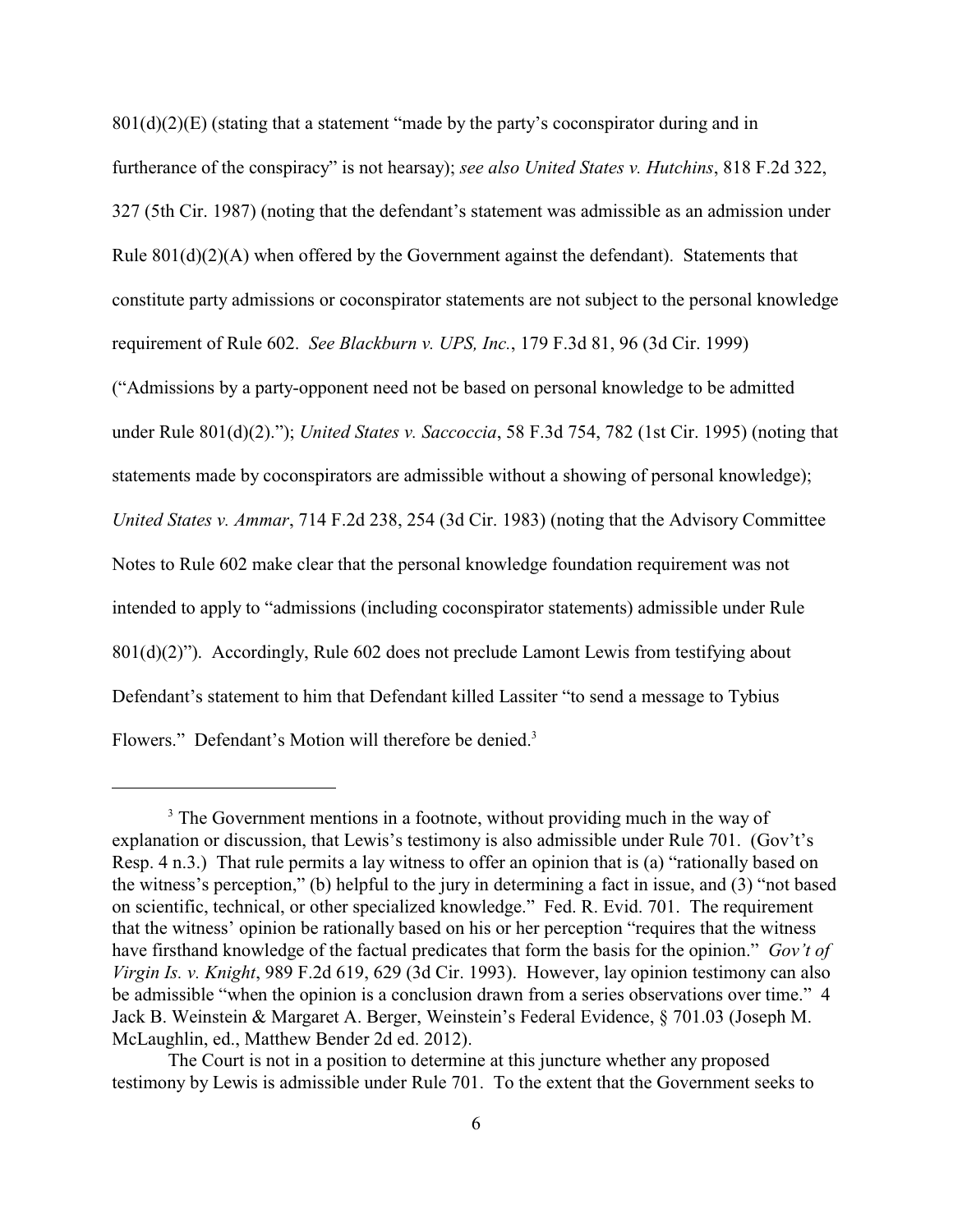### **III. CONCLUSION**

For the foregoing reasons, Defendant Kaboni Savage's Motion *in Limine* to Preclude the

Testimony of Lamont Lewis Regarding the Murder of Kenneth Lassiter must be denied.

An appropriate Order will follow.

**BY THE COURT:**

*/s/R. Barclay Surrick* **U.S. District Judge**

elicit an opinion from Lewis that goes beyond the scope of the admission made by Defendant, the Government will first need to lay a proper foundation establishing Lewis's knowledge under Rule 701. In this regard, we reject Defendant's contention that because Lewis did not personally observe the murder, his opinion cannot be based on his "perception" as required by Rule 701. Such a constrained interpretation of Rule 701 finds no support in the case law. *See United States v. Polishan*, 336 F.3d 234, 242 (3d Cir. 2003) (upholding admission of lay witness' testimony about corporate culture and opinion about defendant's mental state in securities fraud prosecution); *United States v. Hoffecker*, 530 F.3d 137, 171 (3d Cir. 2008) (holding that district court did not abuse its discretion by admitting witness opinion that defendant's business was a "scam" when foundation was based upon witness' rational perceptions, the defendant's statements, and the witness' interactions with the defendant).